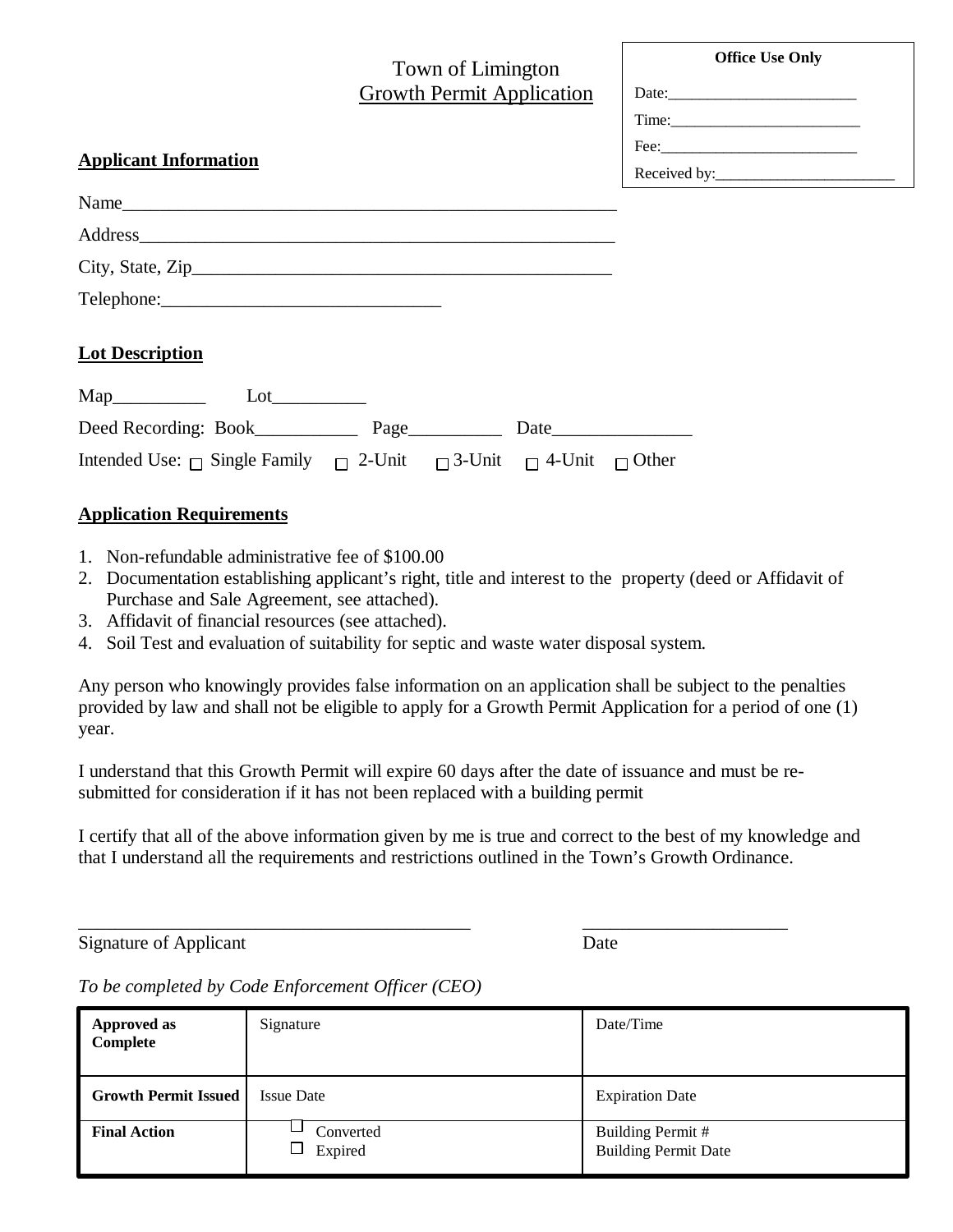## Town of Limington Growth Permit Application

# AFFIDAVIT OF PURCHASE AND SALE AGREEMENT

| <b>Lot Reference</b>                                              |    |  |
|-------------------------------------------------------------------|----|--|
| Lot                                                               |    |  |
|                                                                   |    |  |
|                                                                   |    |  |
| <b>Affidavit</b>                                                  |    |  |
| It is noted that                                                  |    |  |
| (hereinafter "Seller(s)"), owners of the above-noted property,    | of |  |
| and                                                               |    |  |
| (hereinafter "Buyer(s)"), purchasers of the above-noted property, | of |  |

hereby affirm that there is a written Purchase and Sale Agreement, signed by the Buyer(s) and Seller(s), for the above-noted property, and the answers provided in response to the questions below are accurate and complete.

#### **Questions**

1. If the applicant has a deed, was it obtained in exchange for a payment of fair market value? Yes\_\_\_\_ No\_\_\_\_ If No, was it a gift? Yes\_\_\_\_ No\_\_\_\_ If No, was there some other form of consideration besides money? Yes\_\_\_\_ No\_\_\_\_ If Yes, what was the other consideration?

Comments:

2. If the applicant has a Purchase and Sale Agreement, does it have a definite closing date? Yes\_\_\_\_ No\_\_\_\_ If Yes, what date? \_\_\_\_\_\_\_\_\_\_\_\_\_\_\_\_\_. Does it require a full payment of fair market value? Yes\_\_\_\_ No\_\_\_\_ If not, is it a gift? Yes\_\_\_\_ No\_\_\_\_ If No, is there some other form of consideration besides money? Yes\_\_\_\_ No\_\_\_\_ If Yes, what was the other consideration?

Comments:

3. Does the deed or the Purchase and Sale Agreement represent the entire agreement between The applicant and the seller? Yes No. If No, are there other agreements or understandings (either written or oral) between the applicant and the seller that would alter the applicant's right, title and interest in the land? Yes\_\_\_\_\_ No\_\_\_\_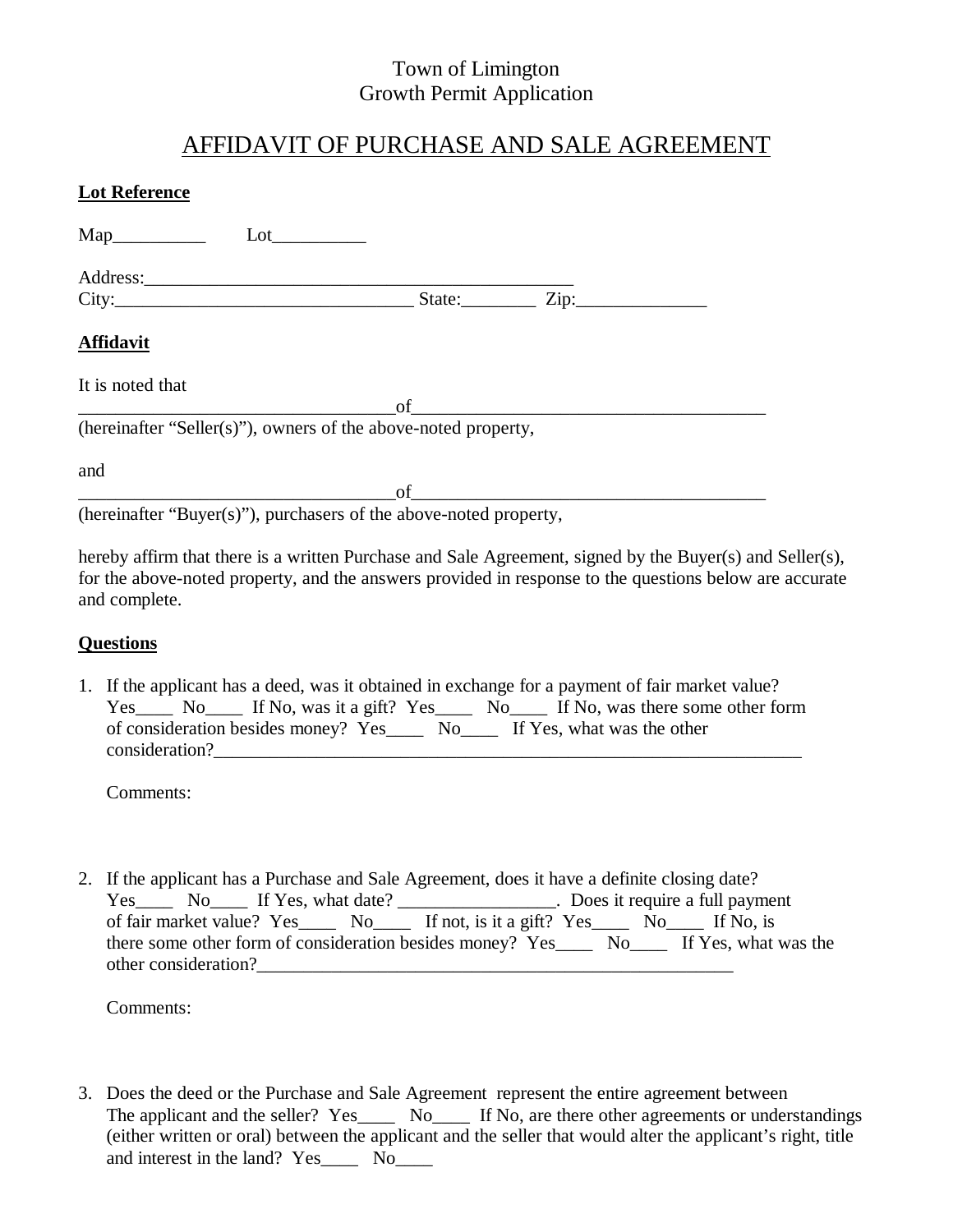### Page 2

- a. Is the applicant obligated to transfer the land back to the seller? Yes\_\_\_\_ No\_\_\_\_
- b. Does the seller have the right to revoke the transfer to the applicant? Yes\_\_\_\_ No\_\_\_\_
- c. Is the applicant obligated to pay anything to the seller in the event of a subsequent sale of the land to a  $3<sup>rd</sup>$  party? Yes\_\_\_\_ No\_\_\_\_

Comments:

| (Buyer)                        | (Date) | (Seller)                                                                                                                      | (Date) |
|--------------------------------|--------|-------------------------------------------------------------------------------------------------------------------------------|--------|
| (Buyer)                        | (Date) | (Seller)                                                                                                                      | (Date) |
|                                |        |                                                                                                                               |        |
| State of Maine, County of York |        |                                                                                                                               |        |
|                                |        | The above named parties, proven to be, have signed and dated this document in my presence this<br>$\Box$ , in the year $\Box$ |        |

Notary Public

\_\_\_\_\_\_\_\_\_\_\_\_\_\_\_\_\_\_\_\_\_\_ Date Commission Expires

#### **MUST BE PERSONALLY SUBMITTED TO C.E.O. FOR APPROVAL**